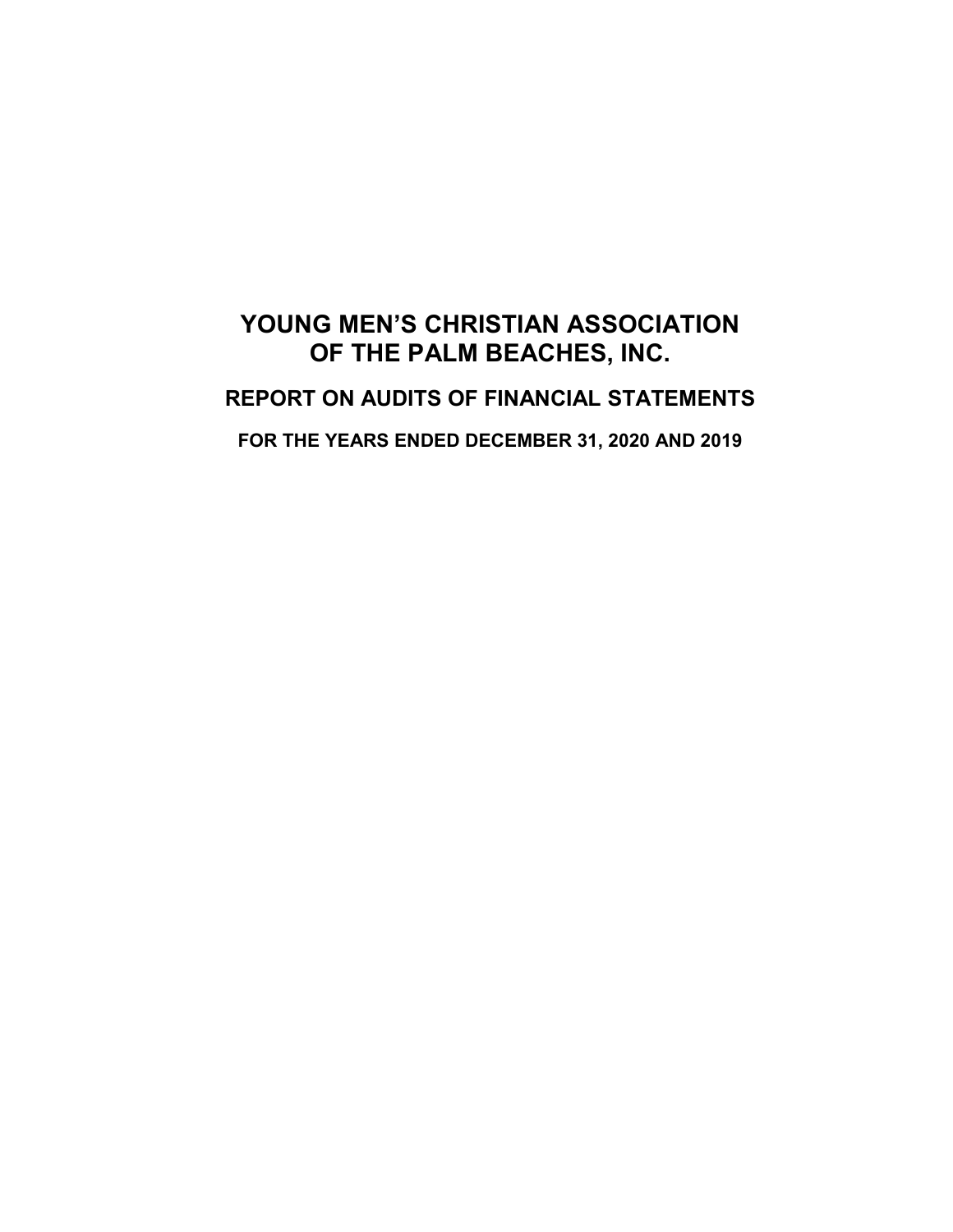# **Table of Contents**

|                                         | Page           |
|-----------------------------------------|----------------|
| Report of independent auditors          | 1              |
| Financial statements:                   |                |
| Statements of financial position        | $\overline{2}$ |
| Statements of activities                | 3              |
| Statement of functional expenses - 2020 | 4              |
| Statement of functional expenses - 2019 | 5              |
| Statements of cash flows                | 6              |
| Notes to financial statements           | $7 - 15$       |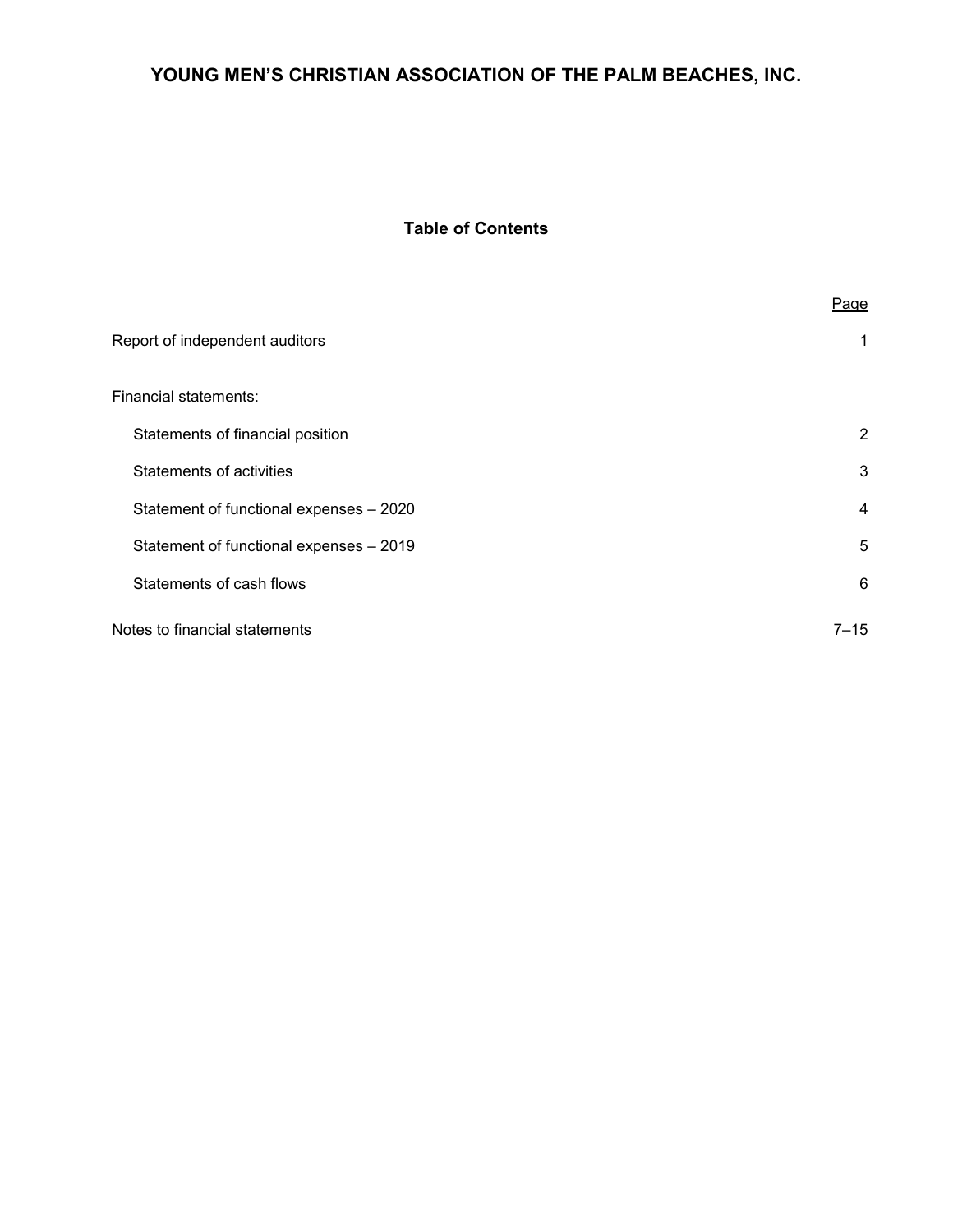

## **Report of Independent Auditors**

To the Board of Directors of Young Men's Christian Association of the Palm Beaches, Inc.

# **Report on the Financial Statements**

We have audited the accompanying financial statements of Young Men's Christian Association of the Palm Beaches, Inc. (YMCA) which comprise the statements of financial position as of December 31, 2020 and 2019 and the related statements of activities, functional expenses and cash flows for the years then ended, and the related notes to the financial statements.

## **Management's Responsibility for the Financial Statements**

Management is responsible for the preparation and fair presentation of these financial statements in accordance with accounting principles generally accepted in the United States of America; this includes the design, implementation, and maintenance of internal control relevant to the preparation and fair presentation of financial statements that are free from material misstatement, whether due to fraud or error.

## **Auditor's Responsibility**

Our responsibility is to express an opinion on these financial statements based on our audits. We conducted our audits in accordance with auditing standards generally accepted in the United States of America. Those standards require that we plan and perform the audit to obtain reasonable assurance about whether the financial statements are free from material misstatement.

An audit involves performing procedures to obtain audit evidence about the amounts and disclosures in the financial statements. The procedures selected depend on the auditor's judgment, including the assessment of the risks of material misstatement of the financial statements, whether due to fraud or error. In making those risk assessments, the auditor considers internal control relevant to the entity's preparation and fair presentation of the financial statements in order to design audit procedures that are appropriate in the circumstances, but not for the purpose of expressing an opinion on the effectiveness of the entity's internal control. Accordingly, we express no such opinion. An audit also includes evaluating the appropriateness of accounting policies used and the reasonableness of significant accounting estimates made by management, as well as evaluating the overall presentation of the financial statements.

We believe that the audit evidence we have obtained is sufficient and appropriate to provide a basis for our audit opinion.

### **Opinion**

In our opinion, the financial statements referred to above present fairly, in all material respects, the financial position of YMCA as of December 31, 2020 and 2019, and the changes in its net assets and its cash flows for the years then ended in accordance with accounting principles generally accepted in the United States of America.

Templeton & Company, LLP

West Palm Beach, Florida June 14, 2021

**ESPERANTE CORPORATE CENTER |** 222 Lakeview Avenue, Suite 1200 West Palm Beach, FL 33401 Fort Lauderdale, FL 33301 P561.798.9988 F561.798.4053 P954.333.0001 F954.765.0719 TOLL FREE 866.558.7816 | www.templetonco.com

THE PLAZA AT LAS OLAS 301 East Las Olas Boulevard, Suite 800

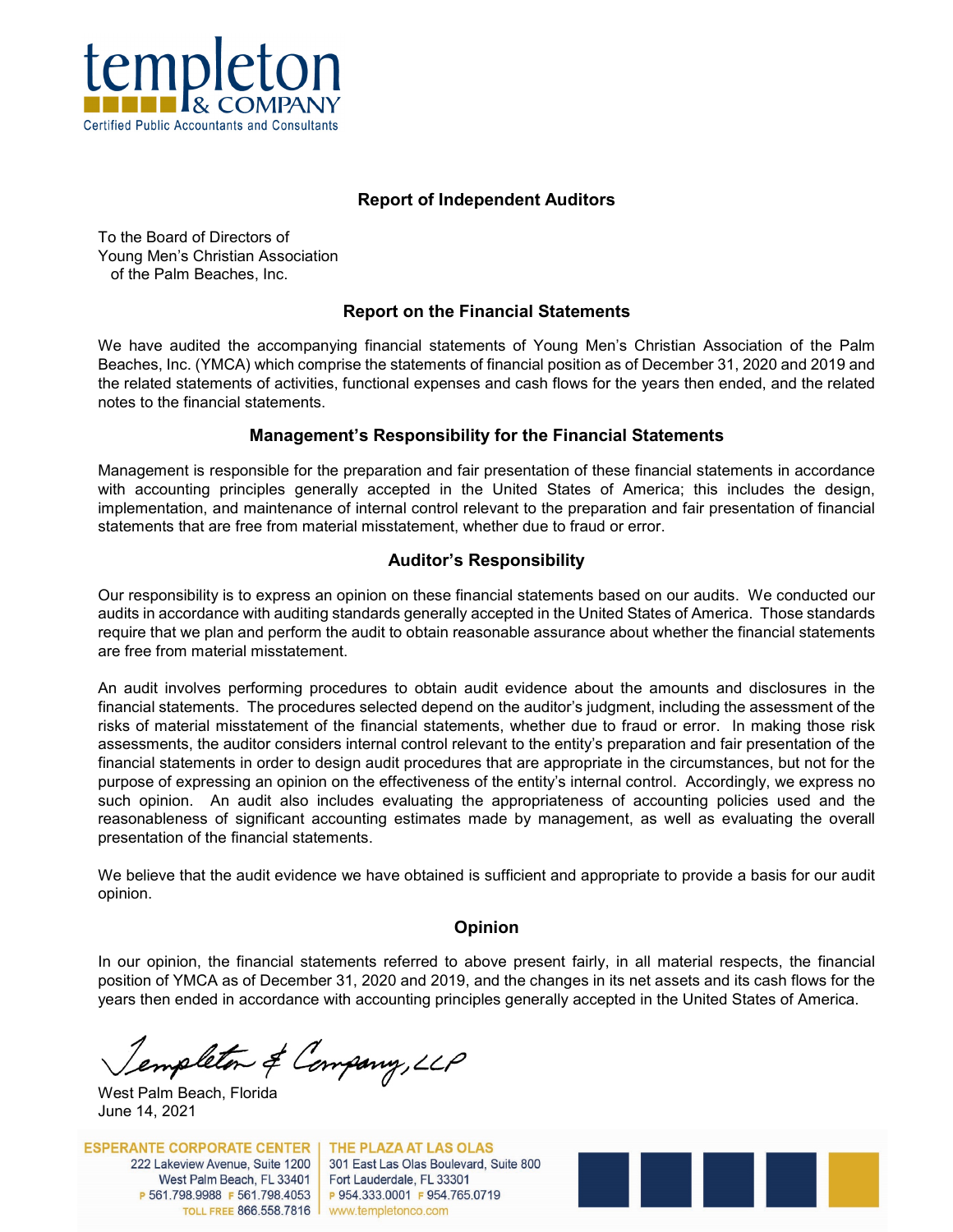## **STATEMENTS OF FINANCIAL POSITION December 31, 2020 and 2019**

|                                                                                                                                               | 2020 |                                                   | 2019                                                    |  |
|-----------------------------------------------------------------------------------------------------------------------------------------------|------|---------------------------------------------------|---------------------------------------------------------|--|
| <b>ASSETS</b>                                                                                                                                 |      |                                                   |                                                         |  |
| Current assets:                                                                                                                               |      |                                                   |                                                         |  |
| Cash and cash equivalents<br>Certificates of deposit<br>Accounts receivable<br>Unconditional promises to give<br>Prepaid expenses             | \$   | 1,542,502<br>512,239<br>51,391<br>1,954<br>30,943 | \$<br>464,677<br>1,020,812<br>55,839<br>1,860<br>25,067 |  |
| <b>Total current assets</b>                                                                                                                   |      | 2,139,029                                         | 1,568,255                                               |  |
| Property and equipment, net<br>Other assets                                                                                                   |      | 1,737,752<br>20,054                               | 1,822,261<br>25,842                                     |  |
| <b>Total assets</b>                                                                                                                           | \$   | 3,896,835                                         | \$<br>3,416,358                                         |  |
| <b>LIABILITIES AND NET ASSETS</b>                                                                                                             |      |                                                   |                                                         |  |
| <b>Current liabilities:</b><br>Accounts payable<br>Accrued expenses<br>Current maturity of long-term debt<br><b>Total current liabilities</b> | \$   | 16,248<br>22,556<br>21,508<br>60,312              | \$<br>47,880<br>13,437<br>20,117<br>81,434              |  |
| Long term debt, net                                                                                                                           |      | 951,186                                           | 737,418                                                 |  |
| <b>Total liabilities</b>                                                                                                                      |      | 1,011,498                                         | 818,852                                                 |  |
| Net assets:<br>Without donor restrictions<br>With donor restrictions<br>Total net assets                                                      |      | 1,647,700<br>1,237,637<br>2,885,337               | 1,597,439<br>1,000,067<br>2,597,506                     |  |
| Total liabilities and net assets                                                                                                              | \$   | 3,896,835                                         | \$<br>3,416,358                                         |  |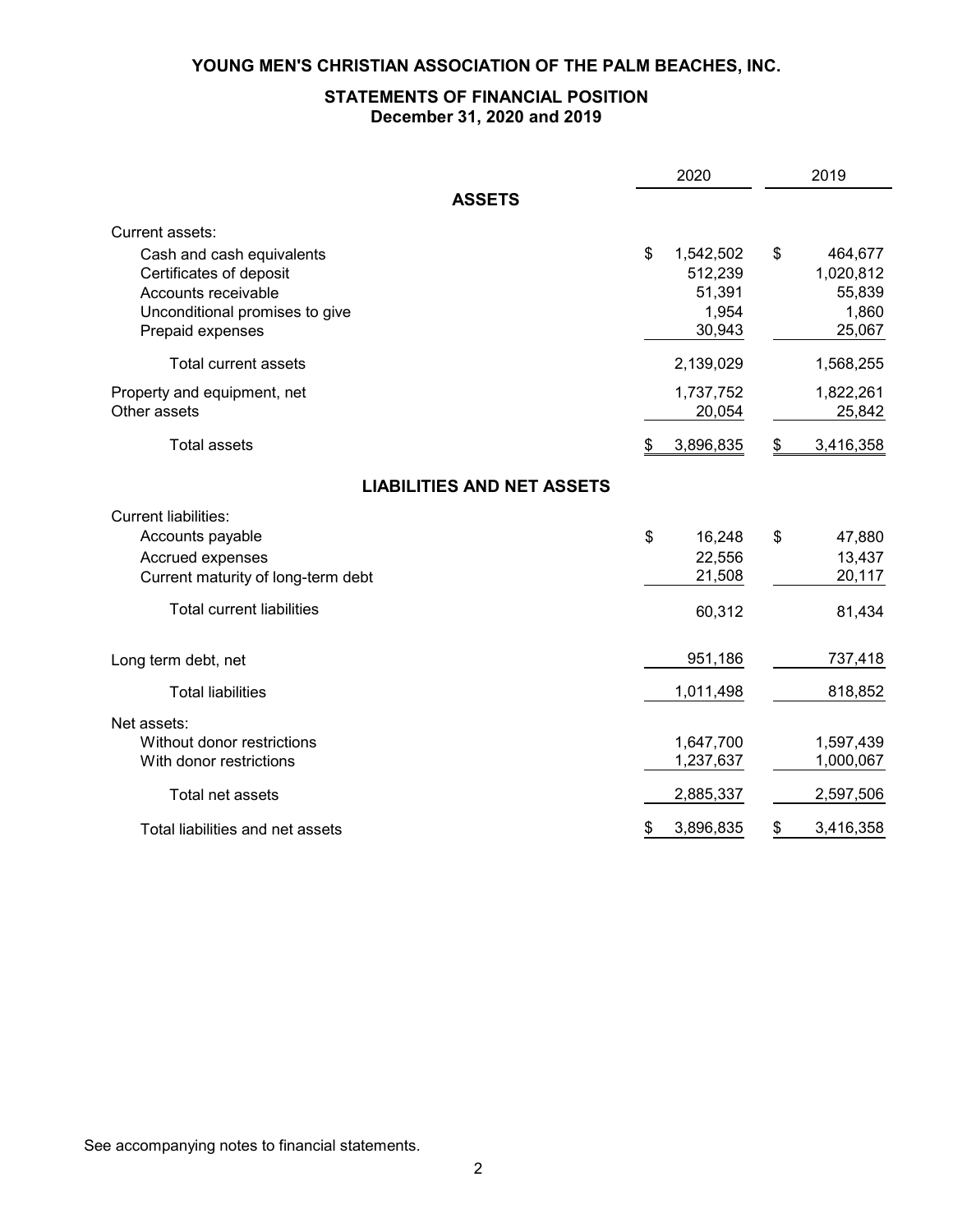# **STATEMENTS OF ACTIVITIES For the Years Ended December 31, 2020 and 2019**

|                                        |                      | 2020         |                   |              |    | 2019                 |    |                   |               |    |           |
|----------------------------------------|----------------------|--------------|-------------------|--------------|----|----------------------|----|-------------------|---------------|----|-----------|
|                                        | <b>Without Donor</b> |              | <b>With Donor</b> |              |    | <b>Without Donor</b> |    | <b>With Donor</b> |               |    |           |
|                                        |                      | Restrictions |                   | Restrictions |    | Total                |    | Restrictions      | Restrctions   |    | Total     |
| Revenues and other support:            |                      |              |                   |              |    |                      |    |                   |               |    |           |
| Contributions                          | \$                   | 280,633      | \$                | 624,667      | \$ | 905,300              | \$ | 168,104           | 877,749<br>\$ | \$ | 1,045,853 |
| Program and other fees                 |                      | 884,853      |                   |              |    | 884,853              |    | 837,354           |               |    | 837,354   |
| Membership dues                        |                      | 252,991      |                   |              |    | 252,991              |    | 457,653           |               |    | 457,653   |
| Special events, net of direct expenses |                      | 134,987      |                   |              |    | 134,987              |    | 196,277           |               |    | 196,277   |
| Investment income                      |                      | 2,160        |                   |              |    | 2,160                |    | 15,680            |               |    | 15,680    |
| Other income                           |                      | 100,000      |                   |              |    | 100,000              |    |                   |               |    |           |
| Net assets released from restrictions  |                      | 387,097      |                   | (387, 097)   |    |                      |    | 275,527           | (275, 527)    |    |           |
| Total revenues and other support       |                      | 2,042,721    |                   | 237,570      |    | 2,280,291            |    | 1,950,595         | 602,222       |    | 2,552,817 |
| Expenses:                              |                      |              |                   |              |    |                      |    |                   |               |    |           |
| Program services:                      |                      |              |                   |              |    |                      |    |                   |               |    |           |
| Wellness                               |                      | 200,384      |                   |              |    | 200,384              |    | 296,056           |               |    | 296,056   |
| Aquatics                               |                      | 262,694      |                   |              |    | 262,694              |    | 296,720           |               |    | 296,720   |
| Sports and recreation                  |                      | 13,588       |                   |              |    | 13,588               |    | 15,582            |               |    | 15,582    |
| <b>Skate Park</b>                      |                      | 55,193       |                   |              |    | 55,193               |    | 36,952            |               |    | 36,952    |
| Camp                                   |                      | 109,468      |                   |              |    | 109,468              |    | 156,611           |               |    | 156,611   |
| Childcare                              |                      | 847,923      |                   |              |    | 847,923              |    | 692,030           |               |    | 692,030   |
| Total program services                 |                      | 1,489,250    |                   |              |    | 1,489,250            |    | 1,493,951         |               |    | 1,493,951 |
| Supporting services:                   |                      |              |                   |              |    |                      |    |                   |               |    |           |
| Management and general                 |                      | 423,912      |                   |              |    | 423,912              |    | 439,659           |               |    | 439,659   |
| Fund raising                           |                      | 79,298       |                   |              |    | 79,298               |    | 87,363            |               |    | 87,363    |
| <b>Total expenses</b>                  |                      | 1,992,460    |                   |              |    | 1,992,460            |    | 2,020,973         |               |    | 2,020,973 |
| Change in net assets                   |                      | 50,261       |                   | 237,570      |    | 287,831              |    | (70, 378)         | 602,222       |    | 531,844   |
| Net assets - beginning of year         |                      | 1,597,439    |                   | 1,000,067    |    | 2,597,506            |    | 1,667,817         | 397,845       |    | 2,065,662 |
| Net assets - end of year               |                      | 1,647,700    |                   | \$1,237,637  |    | \$2,885,337          | \$ | 1,597,439         | \$1,000,067   | \$ | 2,597,506 |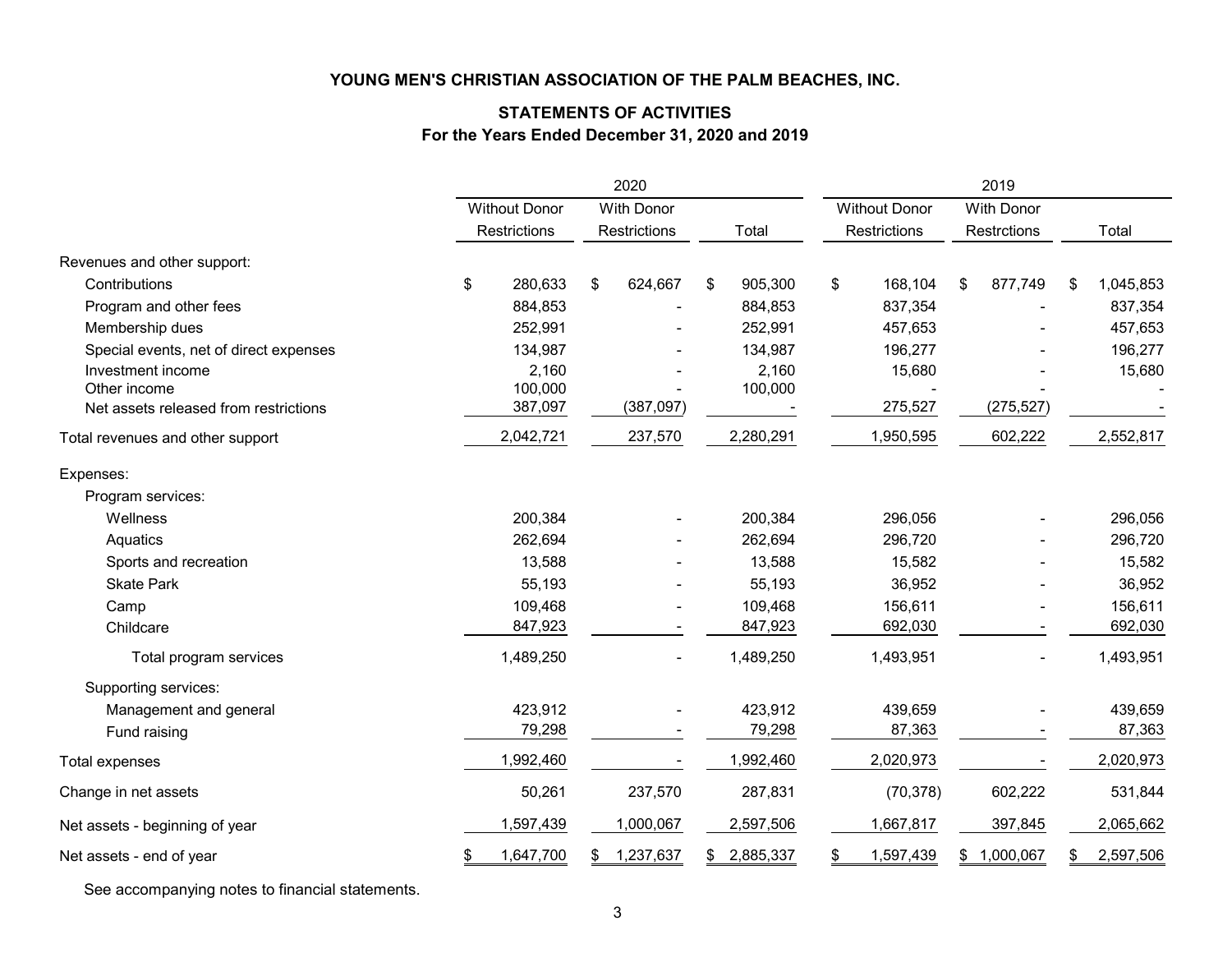#### **STATEMENT OF FUNCTIONAL EXPENSES**

**For the Year Ended December 31, 2020**

|                          |               | Program Services |                          |        |              |            |               |             | <b>Supporting Services</b> |            |                  |
|--------------------------|---------------|------------------|--------------------------|--------|--------------|------------|---------------|-------------|----------------------------|------------|------------------|
|                          |               |                  | Sports and               | Skate  |              |            |               | Management  | Fund                       |            | Total            |
|                          | Wellness      | Aquatics         | Recreation               | Park   | Camp         | Child Care | Total         | and General | Raising                    | Total      | <b>Expenses</b>  |
| Personnel costs:         |               |                  |                          |        |              |            |               |             |                            |            |                  |
| Salaries and             |               |                  |                          |        |              |            |               |             |                            |            |                  |
| payroll taxes            | 120,192<br>\$ | 147,828<br>\$    | 7,331<br>\$              | 25,271 | \$<br>68,050 | \$543,758  | 912,430<br>\$ | \$147,009   | \$<br>72,957               | \$ 219,966 | 1,132,396<br>-\$ |
| <b>Benefits</b>          | 7,640         | 14,940           | 372                      | 2,987  | 3,954        | 64,648     | 94,541        | 16,304      | 6,260                      | 22,564     | 117,105          |
| Total personnel costs    | 127,832       | 162,768          | 7,703                    | 28,258 | 72,004       | 608,406    | 1,006,971     | 163,313     | 79,217                     | 242,530    | 1,249,501        |
| Advertising and printing | 7,815         | 10,371           | 530                      | 2,186  |              | 443        | 21,345        | 965         |                            | 965        | 22,310           |
| <b>Contract services</b> |               |                  |                          |        | 1,550        | 295        | 1,845         |             |                            |            | 1,845            |
| Depreciation             | 28,828        | 30,759           | 2,445                    | 3,424  | 17,988       | 48,781     | 132,225       | 3,950       |                            | 3,950      | 136,175          |
| Employee development     | 782           | 782              | 33                       | 178    | 283          | 2,501      | 4,559         |             |                            |            | 4,559            |
| Food and beverage        | 948           | 1,256            | 60                       | 437    | 1,154        | 853        | 4,708         |             |                            |            | 4,708            |
| Insurance                | 2,234         | 6,963            | 558                      | 796    | 7,550        | 30,935     | 49,036        | 18,347      |                            | 18,347     | 67,383           |
| Interest                 | 1,531         | 2,008            | 104                      | 414    |              | 46,355     | 50,412        |             |                            |            | 50,412           |
| Maintenance and          |               |                  |                          |        |              |            |               |             |                            |            |                  |
| repairs                  | 11,874        | 20,452           | 576                      | 13,535 | 751          | 29,245     | 76,433        | 18,085      | $\overline{\phantom{a}}$   | 18,085     | 94,518           |
| National field support   | 2,555         | 5,339            | 270                      | 706    | 2,797        | 5,899      | 17,566        | 1,156       |                            | 1,156      | 18,722           |
| Office and other         | 4,059         | 6,176            | 328                      | 799    | 3,246        | 19,849     | 34,457        | 38,796      | $\overline{\phantom{a}}$   | 38,796     | 73,253           |
| Professional fees        |               |                  |                          |        |              |            |               | 143,245     |                            | 143,245    | 143,245          |
| Program supplies         | 1,934         | 2,318            | 304                      | 1,762  | 2,065        | 32,543     | 40,926        |             | 81                         | 81         | 41,007           |
| Rental expenses          |               |                  | $\overline{\phantom{a}}$ |        |              | 250        | 250           | 3,406       |                            | 3,406      | 3,656            |
| Taxes and licenses       | 994           | 1,552            | 67                       | 268    |              | 2,633      | 5,514         | 3,256       |                            | 3,256      | 8,770            |
| Telephone                |               |                  |                          |        |              | 3,028      | 3,028         | 7,112       | $\overline{\phantom{a}}$   | 7,112      | 10,140           |
| Travel and conferences   | 56            | 227              |                          | 15     | 80           | 70         | 452           | 1,364       | $\overline{\phantom{a}}$   | 1,364      | 1,816            |
| <b>Utilities</b>         | 8,942         | 11,723           | 606                      | 2,415  |              | 13,542     | 37,228        | 20,867      |                            | 20,867     | 58,095           |
| Vehicle expense          |               |                  |                          |        |              | 2,295      | 2,295         | 50          |                            | 50         | 2,345            |
| Total expenses           | 200,384       | 262,694          | 13,588                   | 55,193 | \$109,468    | \$847,923  | \$1,489,250   | \$423,912   | 79,298<br>\$.              | \$503,210  | ,992,460         |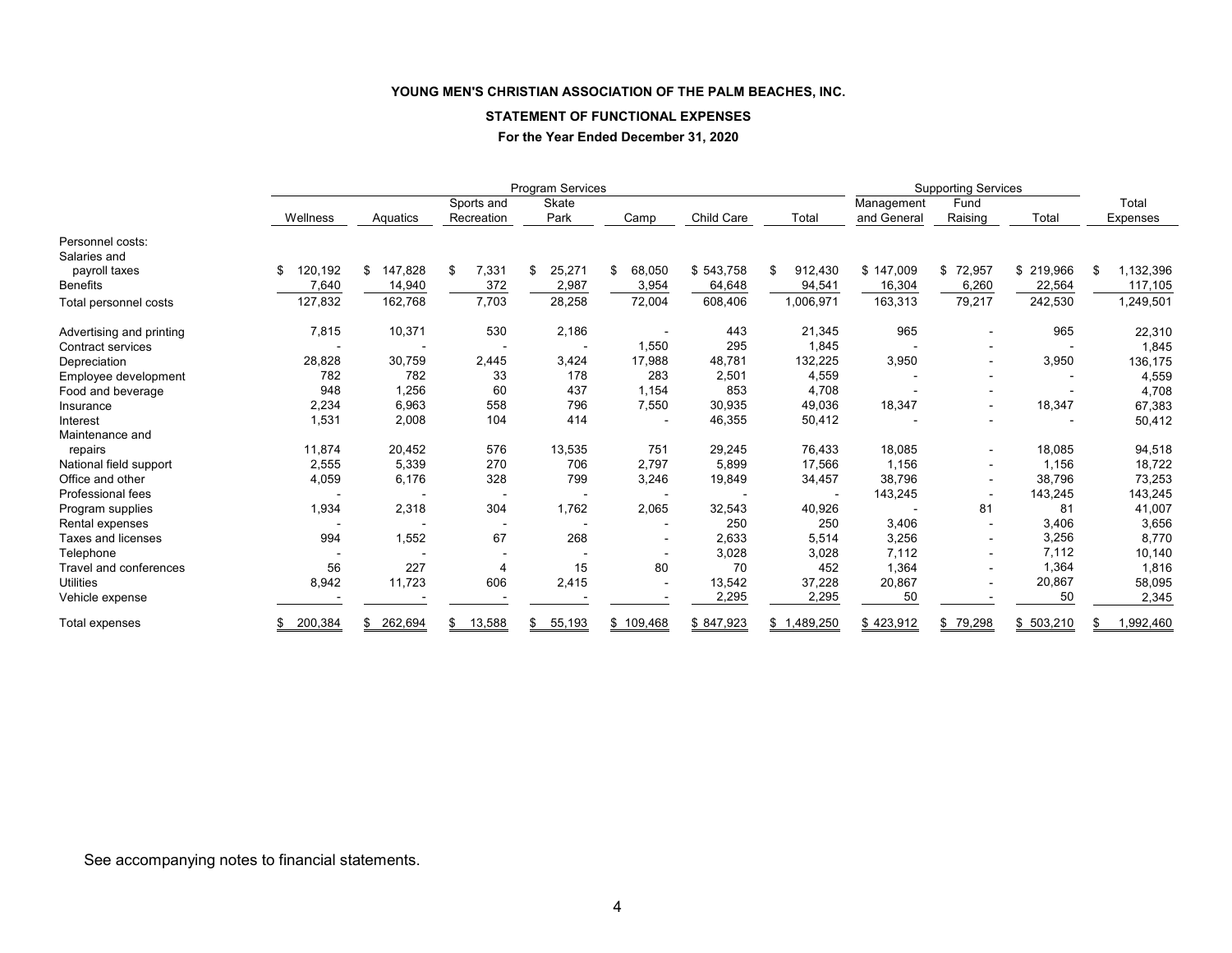#### **STATEMENT OF FUNCTIONAL EXPENSES**

**For the Year Ended December 31, 2019**

|                          |               | Program Services |             |              |                          |            | <b>Supporting Services</b> |             |                          |           |             |
|--------------------------|---------------|------------------|-------------|--------------|--------------------------|------------|----------------------------|-------------|--------------------------|-----------|-------------|
|                          |               |                  | Sports and  | Skate        |                          |            |                            | Management  | Fund                     |           | Total       |
|                          | Wellness      | Aquatics         | Recreation  | Park         | Camp                     | Child Care | Total                      | and General | Raising                  | Total     | Expenses    |
| Personnel costs:         |               |                  |             |              |                          |            |                            |             |                          |           |             |
| Salaries and             |               |                  |             |              |                          |            |                            |             |                          |           |             |
| payroll taxes            | \$<br>166,168 | 168,925<br>\$    | 6,678<br>\$ | 20,413<br>\$ | 75,920<br>\$             | \$420,359  | \$<br>858,463              | \$227,642   | \$<br>81,504             | \$309,146 | \$1,167,609 |
| <b>Benefits</b>          | 16,785        | 18,181           | 380         | 3,711        | 4,527                    | 50,136     | 93,720                     | 38,636      | 4,145                    | 42,781    | 136,501     |
| Total personnel costs    | 182,953       | 187,106          | 7,058       | 24,124       | 80,447                   | 470,495    | 952,183                    | 266,278     | 85,649                   | 351,927   | 1,304,110   |
| Advertising and printing | 9,216         | 9,211            | 484         | 1,222        | 2,801                    | 327        | 23,261                     | 840         |                          | 840       | 24,101      |
| <b>Contract services</b> |               |                  |             |              | 13,778                   | 918        | 14,696                     |             |                          |           | 14,696      |
| Depreciation             | 44,093        | 27,988           | 3,344       | 1,768        | 19,671                   | 46,189     | 143,053                    | 3,542       |                          | 3,542     | 146,595     |
| Employee development     | 692           | 1,713            | 23          | 55           | 289                      | 1,603      | 4,375                      | 14          |                          | 14        | 4,389       |
| Food and beverage        | 753           | 990              | 40          | 131          | 1,114                    | 1,758      | 4,786                      | 25          |                          | 25        | 4,811       |
| Insurance                | 3,886         | 9,591            | 855         | 1,031        | 10,578                   | 36,026     | 61,967                     | 20,967      |                          | 20,967    | 82,934      |
| Interest                 | 990           | 989              | 52          | 119          | 259                      | 39,254     | 41,663                     |             |                          |           | 41,663      |
| Maintenance and          |               |                  |             |              |                          |            |                            |             |                          |           |             |
| repairs                  | 18,034        | 22,505           | 772         | 2,197        | 3,965                    | 25,110     | 72,583                     | 18,522      |                          | 18,522    | 91,105      |
| National field support   | 4,941         | 7,558            | 513         | 801          | 3,938                    | 10,445     | 28,196                     |             |                          |           | 28,196      |
| Office and other         | 8,714         | 7,398            | 323         | 789          | 4,969                    | 19,421     | 41,614                     | 52,850      |                          | 52,850    | 94,464      |
| Professional fees        |               |                  |             |              | $\overline{\phantom{0}}$ |            |                            | 44,239      |                          | 44,239    | 44,239      |
| Program supplies         | 3,291         | 3,382            | 1,155       | 2,560        | 4,743                    | 12,802     | 27,933                     |             | 1,714                    | 1,714     | 29,647      |
| Rental expenses          | 1,700         | 1,700            | 89          | 204          | 5,437                    | 386        | 9,516                      |             |                          |           | 9,516       |
| Taxes and licenses       | 1,337         | 1,586            | 70          | 161          | 350                      | 2,730      | 6,234                      | 2,801       |                          | 2,801     | 9,035       |
| Telephone                |               |                  |             |              |                          | 3,141      | 3,141                      | 7,329       | $\overline{\phantom{a}}$ | 7,329     | 10,470      |
| Travel and conferences   | 1,489         | 1,042            | 49          | 112          | 419                      | 1,993      | 5,104                      | 2,960       | $\overline{\phantom{a}}$ | 2,960     | 8,064       |
| <b>Utilities</b>         | 13,951        | 13,945           | 733         | 1,676        | 3,657                    | 15,820     | 49,782                     | 19,136      | $\overline{\phantom{a}}$ | 19,136    | 68,918      |
| Vehicle expense          | 16            | 16               | 22          | 2            | 196                      | 3,612      | 3,864                      | 156         |                          | 156       | 4,020       |
| <b>Total expenses</b>    | 296,056       | 296,720          | 15,582      | 36,952       | \$156,611                | \$692,030  | 1,493,951<br>\$            | \$439,659   | 87,363<br>\$             | 527,022   | 2,020,973   |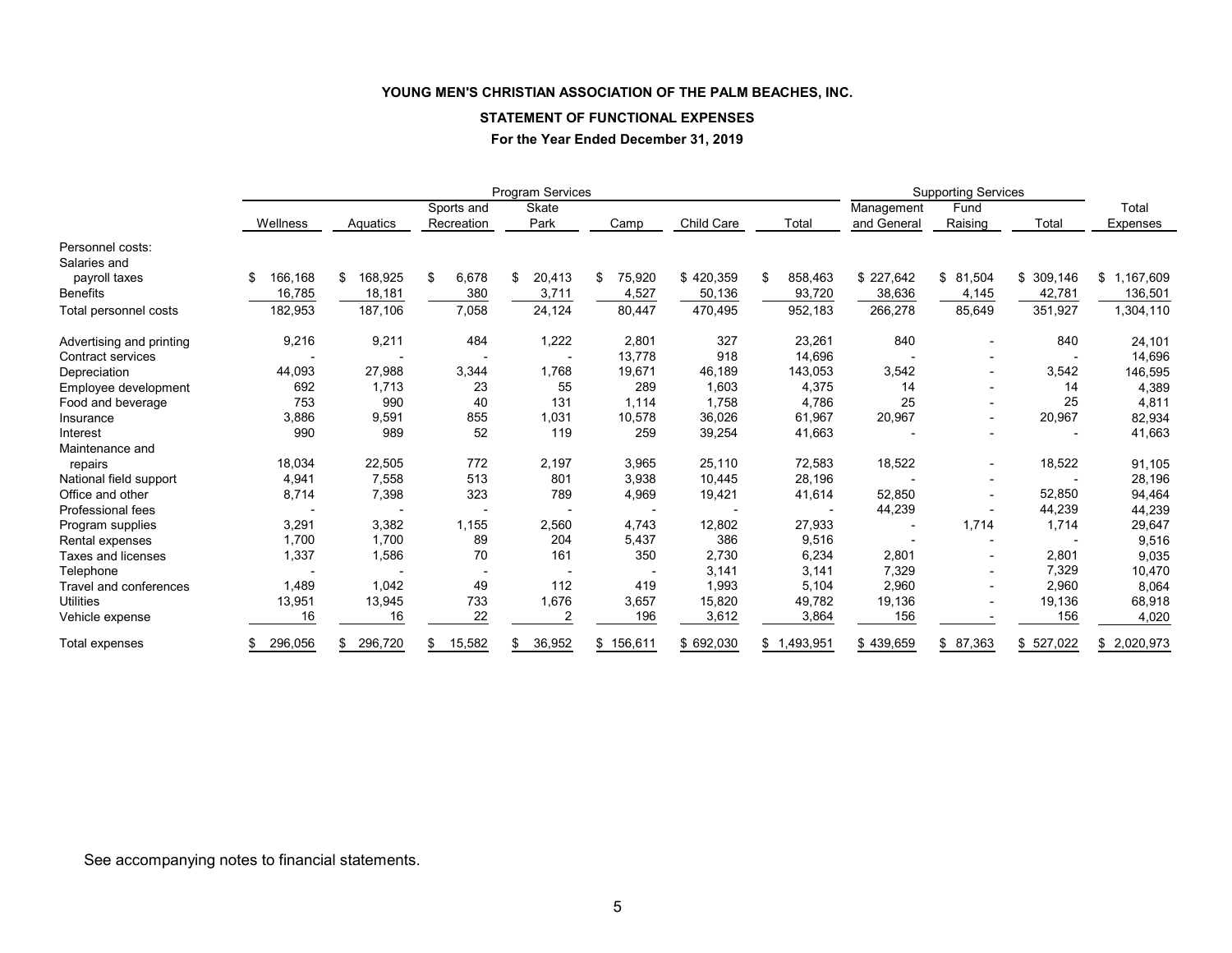# **STATEMENTS OF CASH FLOWS For the Years Ended December 31, 2020 and 2019**

|                                                        | 2020            | 2019 |            |  |
|--------------------------------------------------------|-----------------|------|------------|--|
| Cash flows from operating activities:                  |                 |      |            |  |
| Change in net assets                                   | \$<br>287,831   | \$   | 531,844    |  |
| Adjustments to reconcile change in net assets          |                 |      |            |  |
| to net cash provided by operating activities:          |                 |      |            |  |
| Depreciation                                           | 136,175         |      | 146,595    |  |
| Amortization of debt issuance costs                    | 2,410           |      | 2,410      |  |
| Changes in operating assets and liabilities:           |                 |      |            |  |
| Accounts receivable                                    | 4,448           |      | (24, 810)  |  |
| Unconditional promises to give                         | (94)            |      | 508        |  |
| Prepaid expenses                                       | (5,876)         |      | 210        |  |
| Other assets                                           | 5,788           |      | (20, 092)  |  |
| Accounts payable                                       | (31, 632)       |      | 13,644     |  |
| Accrued expenses                                       | 9,119           |      | 2,816      |  |
| Net cash provided by operating activities              | 408,169         |      | 653,125    |  |
| Cash flows from investing activities:                  |                 |      |            |  |
| Proceeds from (purchase of) of certificates of deposit | 508,573         |      | (515, 551) |  |
| Acquisitions of property and equipment                 | (51,666)        |      | (53, 112)  |  |
| Net cash provided by (used in) investing activities    | 456,907         |      | (568, 663) |  |
| Cash flows from financing activities:                  |                 |      |            |  |
| Proceeds from Paycheck Protection Program Ioan         | 232,970         |      |            |  |
| Principal payments on long-term debt                   | (20, 221)       |      | (22, 933)  |  |
| Net cash provided by (used in) financing activities    | 212,749         |      | (22, 933)  |  |
| Increase in cash and cash equivalents                  | 1,077,825       |      | 61,529     |  |
| Cash and cash equivalents at beginning of year         | 464,677         |      | 403,148    |  |
| Cash and cash equivalents at end of year               | \$<br>1,542,502 | \$   | 464,677    |  |
| Supplemental cash flow disclosure:                     |                 |      |            |  |
| Interest paid                                          | \$<br>46,355    | \$   | 39,255     |  |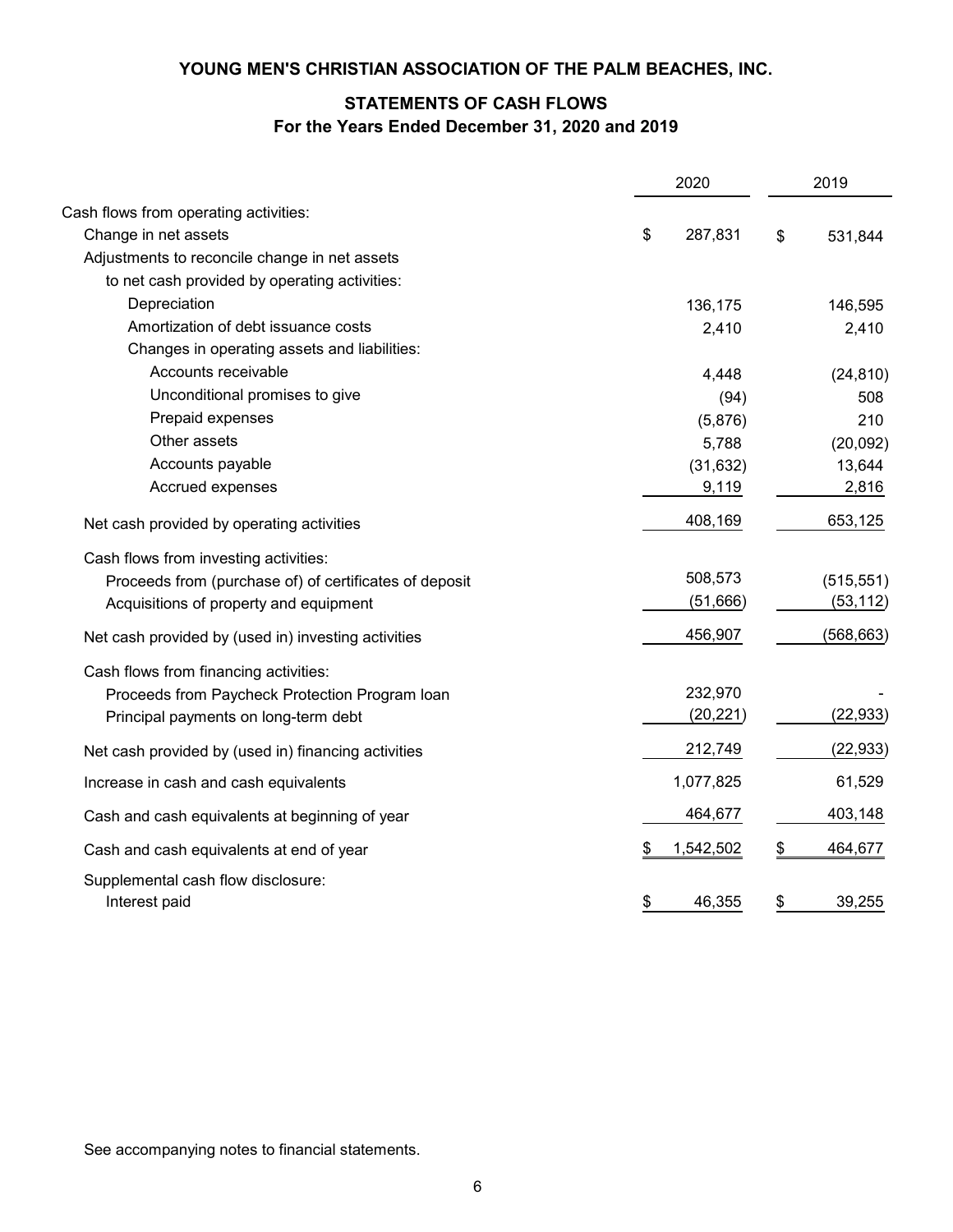# **NOTES TO FINANCIAL STATEMENTS**

### **Note 1 – Description of Organization**

The Young Men's Christian Association of the Palm Beaches, Inc. (YMCA or Organization) is a Florida not-forprofit entity, which was incorporated on December 30, 1946. The YMCA was organized to promote the spiritual, mental, social and physical welfare of all people, especially for residents of Palm Beach County, Florida. The YMCA is a member of the YMCA of the USA, a world-wide not-for-profit organization. Each member YMCA is autonomous.

#### Description of program services

The following are the descriptions of the program services provided by the YMCA:

*Health and wellness*- Provides aerobic instruction, rehabilitative programs, and a fitness facility for its members and guests. The fitness facility includes personal training weight training, aerobic machines and offers such programs as tae kwon do and yoga in addition to the traditional aerobic exercise classes.

*Aquatics* - Provides swim lessons for individuals from infants to senior citizens, specialized swim instruction for disabled individuals, aquatic safety, and lap swimming.

*Sports and recreation* - Provides group and youth sports training emphasizing teamwork and cooperation, developing good values, and allows young players to enjoy sports in a positive and fun environment. Programs provide basic instruction in team sports such as soccer, basketball, and t-ball. Also provided is a skate park for safe skating, scooting, and biking for youth and adults.

*Camp* – Provides day camp and Y summer camp recreational activities. Day Camp is provided for preschool and school aged children during the summer, winter and spring holidays, during which time children are exposed to the more creative activities than generally found during the school year. Y summer camp offers a time where they can develop new friendships, explore creativity, and experience new opportunities by engaging in team or individual sports, show their artistic side by participating in arts and crafts or dance, and join in field trips to parks and museums.

*Family Life* - Offers safe and affordable quality preschool education (VPK), child care, wrap-around, and aftercare for children. Childcare programs encourage a positive environment for youth to engage in developmentally appropriate activities to stimulate their growth intellectually, physically and socially.

### **Note 2 – Summary of Significant Accounting Policies**

#### Basis of presentation

The financial statements are prepared in accordance with accounting principles generally accepted in the United States (U.S. GAAP).

#### Net assets

The financial statements report net assets and changes in net assets in two classes that are based upon the existence or absence of restrictions on use that are placed by its donors, as follows:

#### *Net assets without donor restrictions*

Net assets not subject to donor-imposed restrictions and may be expended for any purpose in performing the primary objectives of the YMCA. The net assets may be used at the discretion of the YMCA's management and Board of Directors.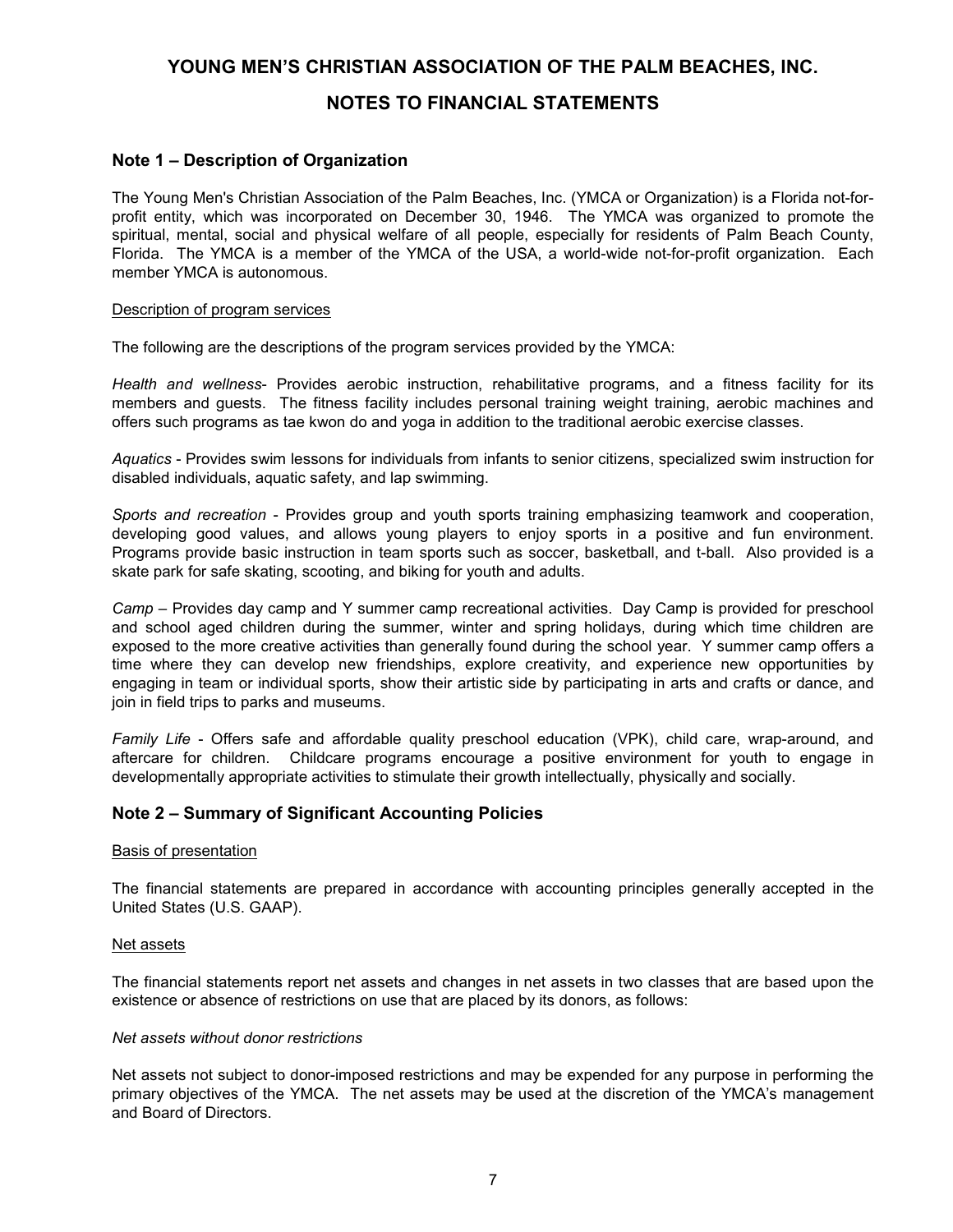# **YOUNG MEN'S CHRISTIAN ASSOCIATION OF THE PALM BEACHES, INC. NOTES TO FINANCIAL STATEMENTS, CONTINUED**

# **Note 2** – **Summary of Significant Accounting Policies, Continued**

#### Net assets, continued

#### *Net assets with donor restrictions*

Net assets with donor restrictions are resources that are restricted by a donor for use for a particular purpose or in a particular future period. Some donor-imposed restrictions are temporary in nature, and the restriction will expire when the resources are used in accordance with the donor's instructions or when the stipulated time period has passed. Other donor-imposed restrictions are perpetual in nature; the Organization must continue to use the resources in accordance with the donor's instructions.

The Organization's unspent contributions are included in this class if the donor limited their use.

When a donor's restriction is satisfied either by using the resources in the manner specified by the donor or by the passage of time, the expiration of the restriction is reported in the financial statements by releasing the net assets from net assets with donor restrictions to net assets without donor restrictions.

Net assets restricted for acquisition of property or equipment (or less commonly the contribution of those assets directly) are reported as net assets with donor restrictions until the specified assets are placed in service by the Organization, unless the donor provided more specific directions about the period of its use.

#### Measure of operations

The statements of activities report all changes in net assets, including changes in net assets from operating and non-operating activities. Operating activities consist of those items attributable to the YMCA's ongoing programs and interest and dividends earned on investments. Non-operating activities are limited to other activities considered to be of a more unusual or infrequent nature.

#### Support and revenue recognition

The Organization recognizes revenue from grants and contracts in accordance with Accounting Standards Update (ASU) 2018-08, *Not-for-Profit Entities (Topic 958): Clarifying the Scope and the Accounting Guidance for Contributions Received and Contributions Made*. In accordance with ASU 2018-08, the Organization evaluates whether a transfer of assets is (1) an exchange transaction in which the resource provider is receiving commensurate value in return for the resources transferred, (2) a contribution. If the transfer of assets is determined to be an exchange transaction, the Organization applies the guidance under ASC 606.

If the transfer of assets is determined to be a contribution, the Organization evaluates whether the contribution is conditional based upon whether the agreement includes both (1) one or more barriers that must be overcome before the Organization is entitled to the assets transferred and promised and (2) a right of return of assets transferred or a right of release of a promisor's obligation to transfer assets.

Revenue from grants and contracts is recognized when earned, that is, generally as the related costs are incurred under the terms of the grant or contract agreements. Amounts expended in advance of reimbursements, if any, are reported as government grants receivable.

Contributions, including unconditional promises (pledges) to give, are recognized as revenue in the period the contribution or promise is received or made. All contributions are available for unrestricted use unless specifically restricted by the donor.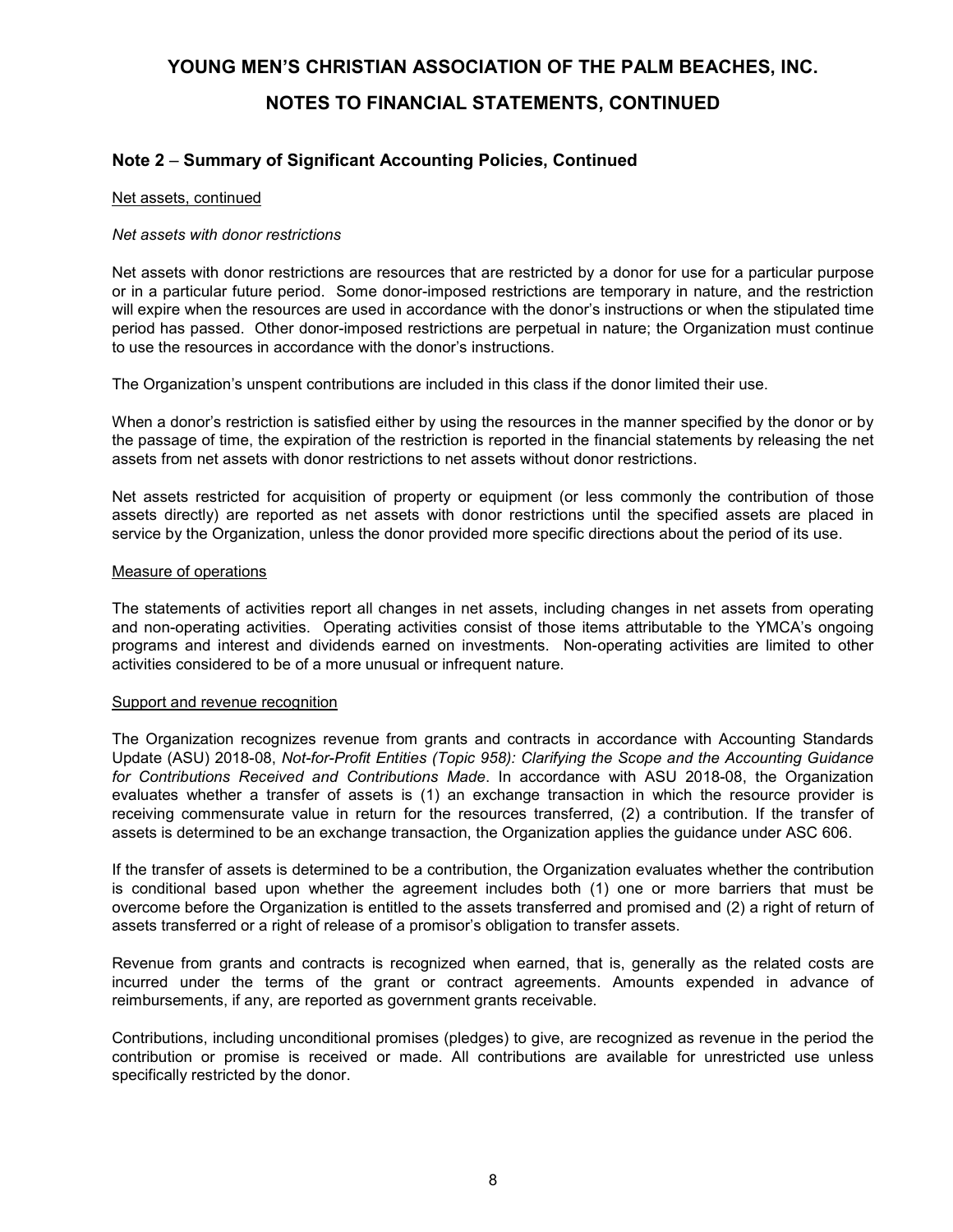# **YOUNG MEN'S CHRISTIAN ASSOCIATION OF THE PALM BEACHES, INC. NOTES TO FINANCIAL STATEMENTS, CONTINUED**

# **Note 2 – Summary of Significant Accounting Policies, Continued**

#### Support and revenue recognition, continued

Revenue is recognized when earned and support when contributions are made, which may be when cash is received, unconditional promises are received, or ownership of other assets is transferred to the Organization. Bequests are recorded as support at the time the Organization has an established right to the bequest and proceeds are measurable.

Performance obligations are determined based on the nature of the services provided by the Organization. Revenue for performance obligations satisfied at a point in time is generally recognized when services are provided and the Organization does not believe it is required to provide additional goods or service related to those services.

Gifts of cash and other assets are reported as restricted support if they are received with donor stipulations that limit the use of the donated amounts. When a stipulated time restriction ends or purpose restriction is satisfied, net assets with donor restrictions are reclassified to net assets without donor restrictions and reported in the statements of activities as reclassifications.

The Organization reports donations of property and equipment as unrestricted support unless explicit donor stipulations specify how the donated assets must be used. Absent explicit donor stipulations about how long those long-lived assets must be maintained; the Organization reports expirations of donor restrictions when the donated or acquired long-lived assets are placed in service.

Donated goods include contributions of noncash items. Donated services are reported as contributions if the services (a) create or enhance non-financial assets, or (b) require specialized skills, are performed by people with those skills, and would otherwise be purchased by the Organization. The estimated amount of donated services rendered to the YMCA for the years ended December 31, 2020 and 2019 was \$120,471 and \$40,058, respectively, which is reported as contribution revenue and as management and general expenses in the statements of activities.

Many individuals volunteer their time and perform a variety of tasks that assist the YMCA with specific assistance programs, campaign solicitations, and various committee assignments, but such services are not recorded, because there is no objective basis available to measure the value of such services.

#### Cash and cash equivalents

Cash and cash equivalents are defined as short-term, highly-liquid investments that are both readily convertible to cash and having original maturities of three months or less. They include petty cash and checking accounts. The Organization maintains its cash and cash equivalents in bank accounts, which may exceed federally insured limits. The Organization has not experienced any losses on such accounts and management believes it is not exposed to any significant credit risk on cash and cash equivalents. As of December 31, 2020 and 2019, the Organization had accounts exceeding federally insured limits of approximately \$1,304,000 and \$788,000, respectively, including certificates of deposit.

#### Certificates of deposit

Certificates of deposit are reported at fair value and have original maturities of less than 12 months. The carrying value of certificates of deposit approximates fair value.

#### Accounts receivable

Accounts receivable are stated at unpaid balances, less an allowance for doubtful accounts when considered necessary. Management did not consider an allowance necessary at December 31, 2020 and 2019.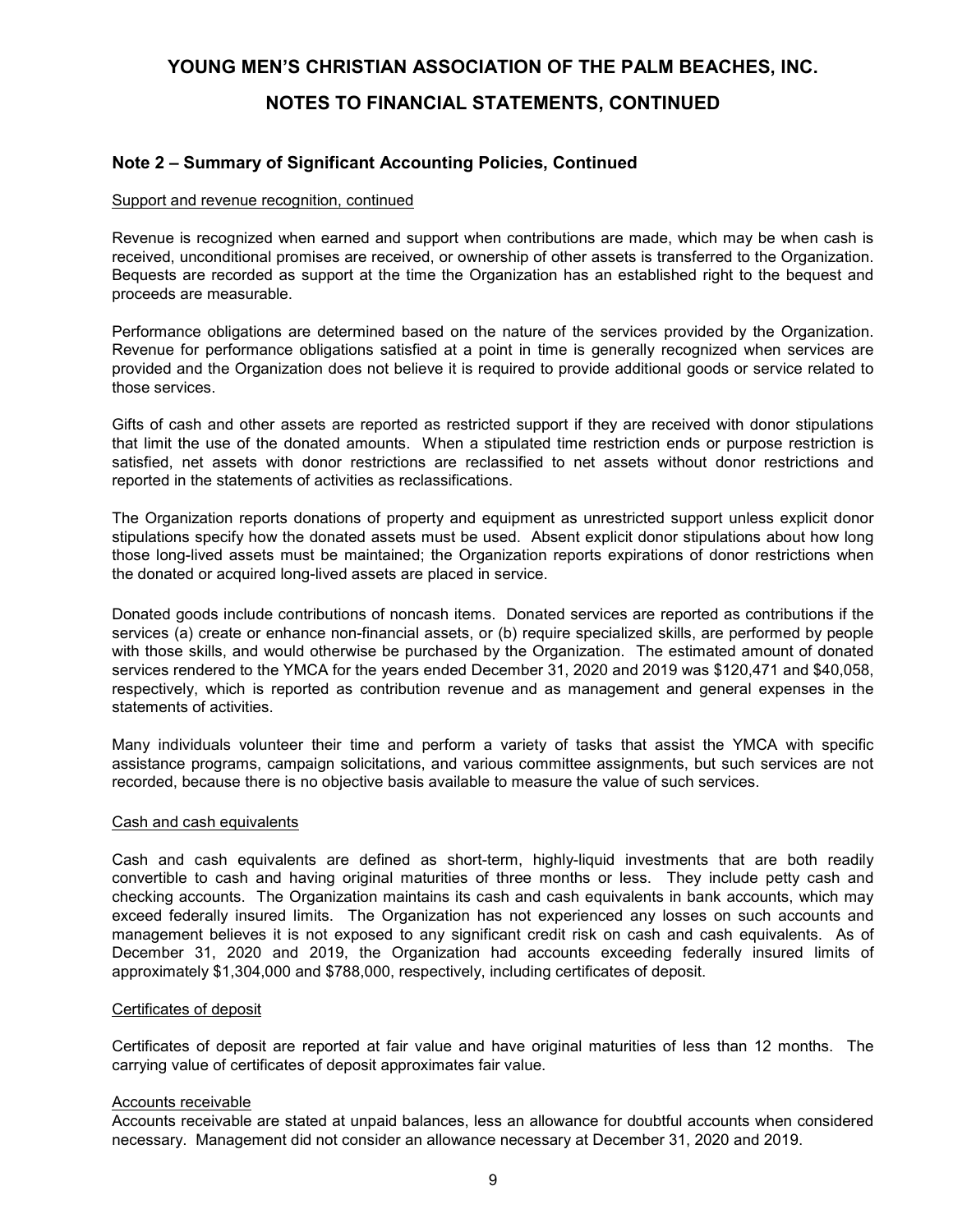# **NOTES TO FINANCIAL STATEMENTS, CONTINUED**

## **Note 2 – Summary of Significant Accounting Policies, Continued**

#### Promises to give

Unconditional promises to give are recognized as support in the period received and as assets, decreases of liabilities or expenses depending on the form of the benefits received. Conditional promises to give are recognized only when the conditions on which they depend are substantially met and the promises become unconditional.

#### Donated property and equipment

Donations of property and equipment are reported as contributions at fair value at the date of donation. Such donations are reported as increases in net assets without donor restrictions unless the donor has restricted the donated assets to a specific purpose. Assets donated with explicit restrictions regarding their use and contributions of cash that must be used to acquire property and equipment are reported as restricted contributions.

Absent donor stipulations regarding how long those donated assets must be maintained, the YMCA reports expirations of donor restrictions when the donated or acquired assets are placed in service as instructed by the donor. The YMCA reclassifies net assets with donor restrictions to net assets without donor restrictions at that time. There were no donations of property and equipment during the years ended December 31, 2020 and 2019.

#### Property and equipment

Property and equipment is stated at cost and is depreciated using the straight-line method over periods of 3 to 40 years. Additions and betterments which have an economic useful life that extends beyond 12 months and a cost of \$5,000 or more are capitalized.

#### Impairment of long-lived assets

The carrying value of the YMCA's long-lived assets is reviewed to determine if facts or circumstances suggest that the assets may be impaired or that the remaining useful, depreciable life may need to be changed. The YMCA considers internal and external factors related to each asset, including future asset utilization and business climate. If these factors and the projected undiscounted cash flows of the asset over the remaining life indicate that the asset will not be recoverable, the carrying value will be adjusted down to the estimated fair value, if less than book value.

#### Fair value of financial instruments

Cash and cash equivalents, certificates of deposit, accounts receivable, accounts payable, and accrued expenses are reflected in the financial statements at fair value because of the short-term maturity of these instruments.

#### Special events, net of direct expenses

The YMCA conducts special events for the purpose of raising money for annual operations. Special events are recorded when the event takes place. The YMCA had revenues of \$197,679 less related direct expenses of \$62,692 for the year ended December 31, 2020 and revenues of \$282,850 less related direct expenses of \$86,573 for the year ended December 31, 2019.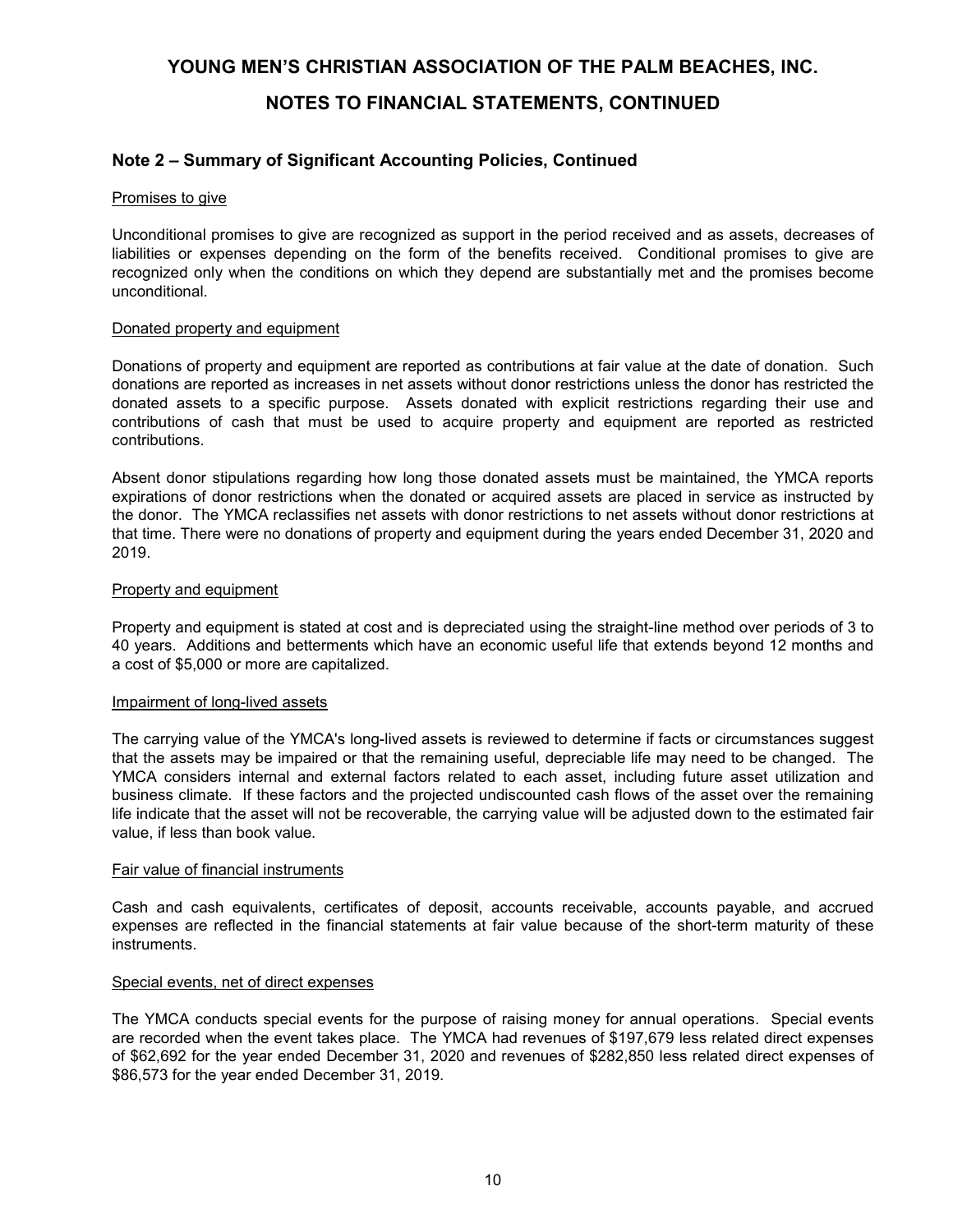# **NOTES TO FINANCIAL STATEMENTS, CONTINUED**

## **Note 2 – Summary of Significant Accounting Policies, Continued**

#### **Advertising**

The YMCA generally uses print and online forms of advertising to promote its programs and community outreach events. Advertising costs are expensed as incurred. Advertising related expenses were \$22,310 and \$24,101 for the years ended December 31, 2020 and 2019, respectively, and are included in advertising and printing in the accompanying statements of functional expenses.

#### Use of estimates

The preparation of financial statements in conformity with generally accepted accounting principles requires management to make certain estimates and assumptions that affect the reported amounts of assets and liabilities and the disclosure of contingent assets and liabilities at the date of the financial statements and the reported amounts of revenues and expenses during the reporting period. Actual results could differ from those estimates.

#### Income taxes

YMCA is a tax-exempt, not-for-profit corporation under Internal Revenue Code (IRC) Section 501(c)(3). Accordingly, no provision for income taxes has been made in the accompanying financial statements. YMCA files tax returns in the U.S. federal jurisdiction and is no longer subject to U.S. federal tax examinations for years before 2017.

### Functional allocation of expenses

The costs of providing the services YMCA offers are summarized on a functional basis in the accompanying statements of activities and statements of functional expenses. Expenses that can be identified with a specific program or supporting service are charged directly to that program or supporting service. Costs common to multiple functions have been allocated among the various functions benefited using a reasonable allocation method that is consistently applied.

- Occupancy costs (depreciation, insurance, maintenance and repairs, and utilities) are allocated on a basis of the total costs for each program or supporting activity occupying each building space.
- Telephone, postage, supplies, equipment rental, and other expenses that cannot be directly identified are allocated on a basis of the total costs for each program or supporting activity.

Annually, or more often when new programs are added, the bases on which costs are allocated are evaluated.

Management and general expenses include those costs that are not directly identifiable with any specific program, but which provide for the overall support and direction of YMCA.

Fundraising costs are expensed as incurred, even though they may result in contributions received in future years. YMCA generally does not conduct its fundraising activities in conjunction with its other activities. In the few cases in which it does, such as when the annual report or donor acknowledgements contain requests for contributions, joint costs have been allocated between fundraising and management and general expenses in accordance with standards for accounting for costs of activities that include fundraising. Additionally, advertising costs are expensed as incurred.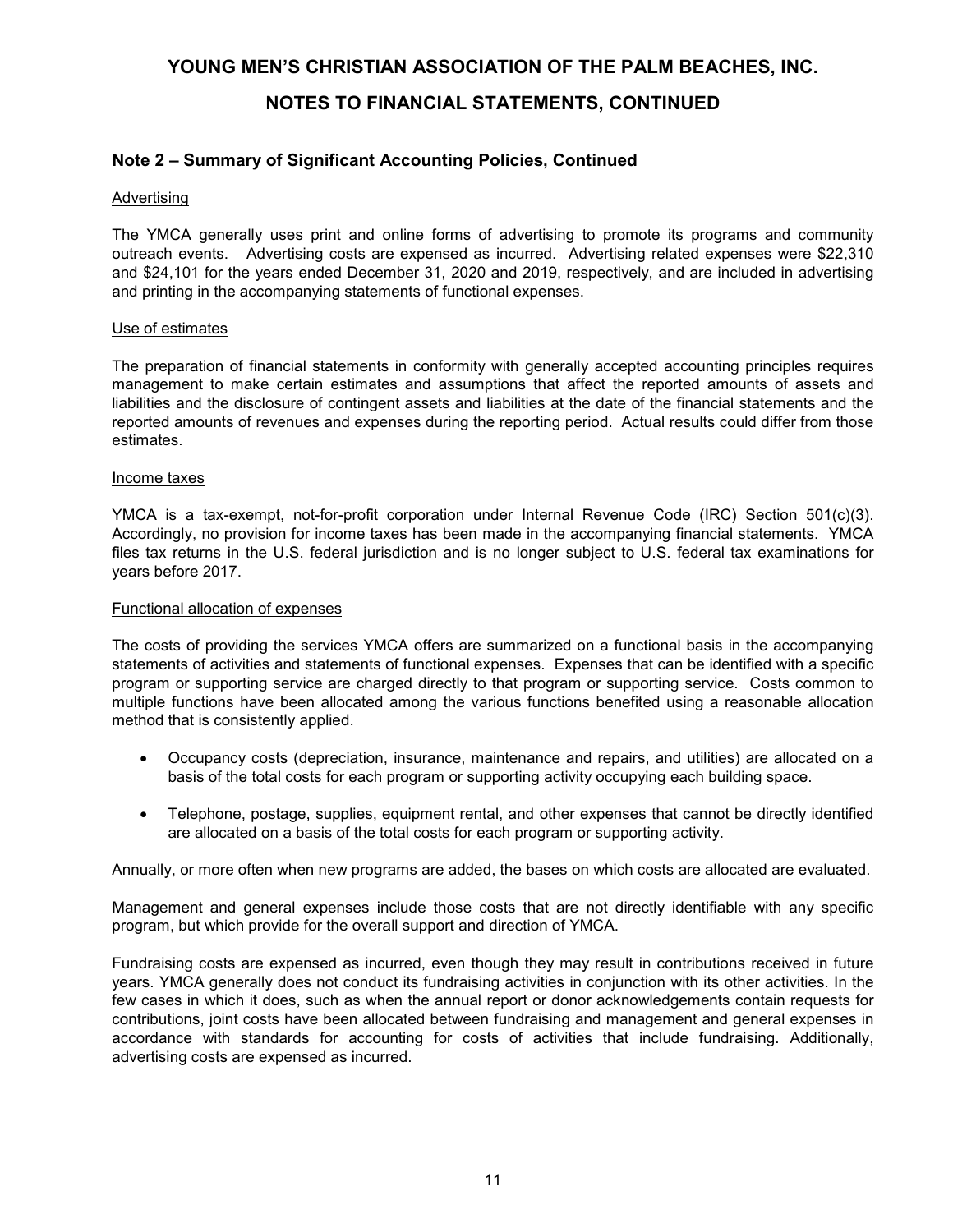# **NOTES TO FINANCIAL STATEMENTS, CONTINUED**

## **Note 2 – Summary of Significant Accounting Policies, Continued**

#### New accounting pronouncement

In February 2016, the FASB issued ASU No. 2016-02, *Leases (Topic 842),* which is intended to increase transparency and comparability of accounting for lease transactions. The ASU will require all leases to be recognized on the balance sheet as lease assets and lease liabilities and will require both quantitative and qualitative disclosures regarding key information about leasing arrangements. Lessor accounting is largely unchanged. In June 2020, the FASB issued ASU 2020-05, which deferred the effective date for one year. Therefore, the guidance is effective beginning January 1, 2022, with early application permitted. The Organization is currently evaluating the effects the update will have on its financial statements.

### **Note 3 – Availability and Liquidity**

Financial assets available for general expenditures within one year of December 31, 2020 and 2019 are as follows:

|                                                                      | 2020             | 2019         |
|----------------------------------------------------------------------|------------------|--------------|
| Financial assets:                                                    |                  |              |
| Cash and cash equivalents                                            | 1,542,502<br>\$. | 464.677<br>S |
| Certificates of deposit                                              | 512.239          | 1,020,812    |
| Accounts receivable                                                  | 51,391           | 55,839       |
| Unconditional promises to give                                       | 1.954            | 1,860        |
| Total financial assets                                               | 2,108,086        | 1,543,188    |
| Less: amounts not available to be used within one year:              |                  |              |
| Net assets with donor restrictions                                   | 1,237,637        | 1,000,067    |
| Less: net assets with purpose restrictions to be met within one year | (81, 487)        | (193, 917)   |
|                                                                      | 1,156,150        | 806,150      |
| Amount available for general expenditures within one year            | 951.936          | 737.038      |

YMCA's goal is generally to maintain financial assets to meet its annual operating expenses. As part of its liquidity plan, excess cash is invested in short-term investments, including cash equivalents. In addition, YMCA has a \$500,000 line of credit available to meet cash flow needs.

### **Note 4 – Property and Equipment**

The following is a summary of property and equipment as of December 31, 2020 and 2019:

|                                            | 2020                       | 2019                      |
|--------------------------------------------|----------------------------|---------------------------|
| Land and improvements<br><b>Buildings</b>  | \$<br>936,425<br>3,158,134 | 936,427<br>S<br>3,158,135 |
| <b>Furniture and fixtures</b><br>Equipment | 116,106<br>548,609         | 94,304<br>518,743         |
|                                            | 4,759,274                  | 4,707,609                 |
| Accumulated depreciation                   | (3,089,655)                | (2,953,480)               |
| Construction in progress                   | 1,669,619<br>68,133        | 1,754,129<br>68,132       |
|                                            | <u>1,737,752</u>           | .822.261                  |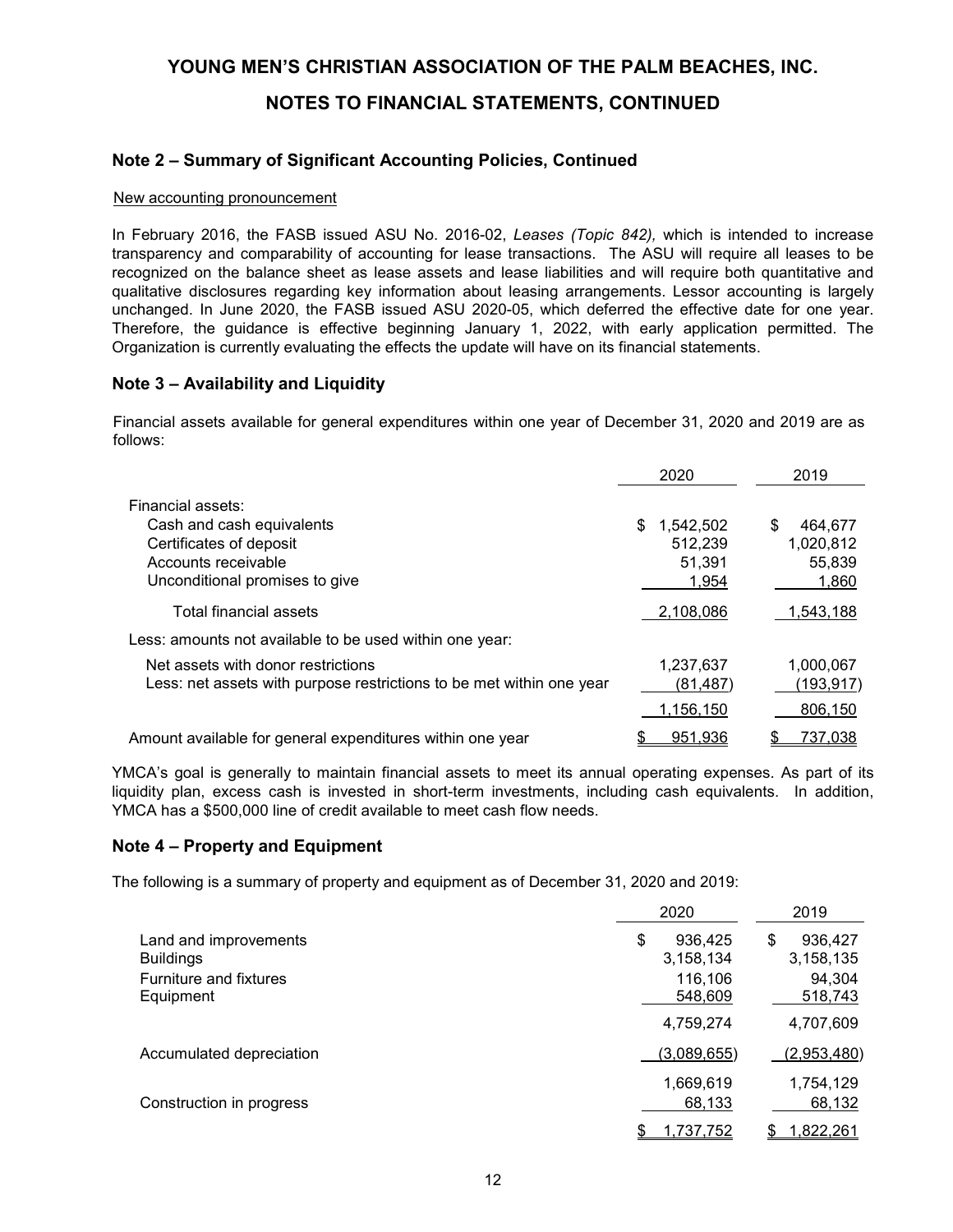# **NOTES TO FINANCIAL STATEMENTS, CONTINUED**

## **Note 4 – Property and Equipment, Continued**

Construction in progress represents costs incurred to construct a new skate park. Depreciation expense totaled \$136,175 and \$146,595, respectively, for the years ended December 31, 2020 and 2019.

### **Note 5 – Line of Credit**

The YMCA has a working capital line of credit with a local bank to borrow up to a maximum amount of \$500,000. The maturity date is February 6, 2024. The YMCA's facilities at Congress Avenue in West Palm Beach, Florida have been pledged as collateral. In addition, all rents, leases, revenues, profits and all proceeds from sale or disposition have been assigned as collateral. The interest rate is variable with a minimum interest of 4.50% per annum and no more than the maximum rate allowed by applicable law. At December 31, 2020, the interest rate was 4.50% and there was no outstanding balance.

### **Note 6 – Long Term Debt**

#### Mortgage Note Payable

In April 2014, the YMCA entered into a construction loan agreement for a total not to exceed \$890,000. During the construction period, payments of interest only were payable monthly. The permanent term was to commence November 1, 2014 for a period of 10-years until November 1, 2024. During the first 5-years of the permanent loan, the interest rate remained at 4.75% per annum. Commencing on December 1, 2014, monthly payments at the applicable rate plus principal payments based on a twenty-five year amortization schedule, payable monthly, are due in arrears on the first day of each month, until the maturity date, at which time all outstanding principal, and accrued interest shall be due and payable. On November 1, 2019, the interest rate was adjusted to a rate equal to the "Prime Rate," as defined, plus 1.25%. At December 31, 2020, the interest rate was 6%.

The YMCA's facilities at Congress Avenue in West Palm Beach, Florida have been pledged as collateral. In addition, all rents, leases, revenues, profits and all proceeds from sale or disposition have been assigned as collateral.

Amortization of the debt issuance costs is reported as interest expense in the statements of activities and statements of functional expenses and amounted to \$2,410 for each of the years ended December 31, 2020 and 2019.

#### Paycheck Protection Program Loan

During April 2020, the Organization applied and received a loan from an unrelated party lender pursuant to the Paycheck Protection Program (the PPP) under the Coronavirus Aid, Relief and Economic Security Act (the CARES Act), enacted March 27, 2020, in the amount of \$232,970. The PPP Loan to the Organization is included in long-term debt and the related accrued interest in the amount of \$1,647 is included in accrued expenses in the Organization's statement of financial position as of December 31, 2020.

The PPP Loan, which is in the form of a promissory note (the Note) issued by the Organization, matures two years from the date of funding (April 16, 2022) and bears interest at a rate of 1.00% per annum, payable monthly, commencing approximately six months from the PPP Loan (issuance date April 9, 2020). The PPP Loan may be prepaid by the Organization at any time prior to maturity with no prepayment penalties. Proceeds from the PPP Loan are available to the borrower to fund designated expenses, including certain payroll costs, group health care benefits and other permitted expenses, including rent and interest on mortgages and other debt obligations incurred during the covered period which started on the date PPP Loan funds were received and ended 24 weeks after the funding date.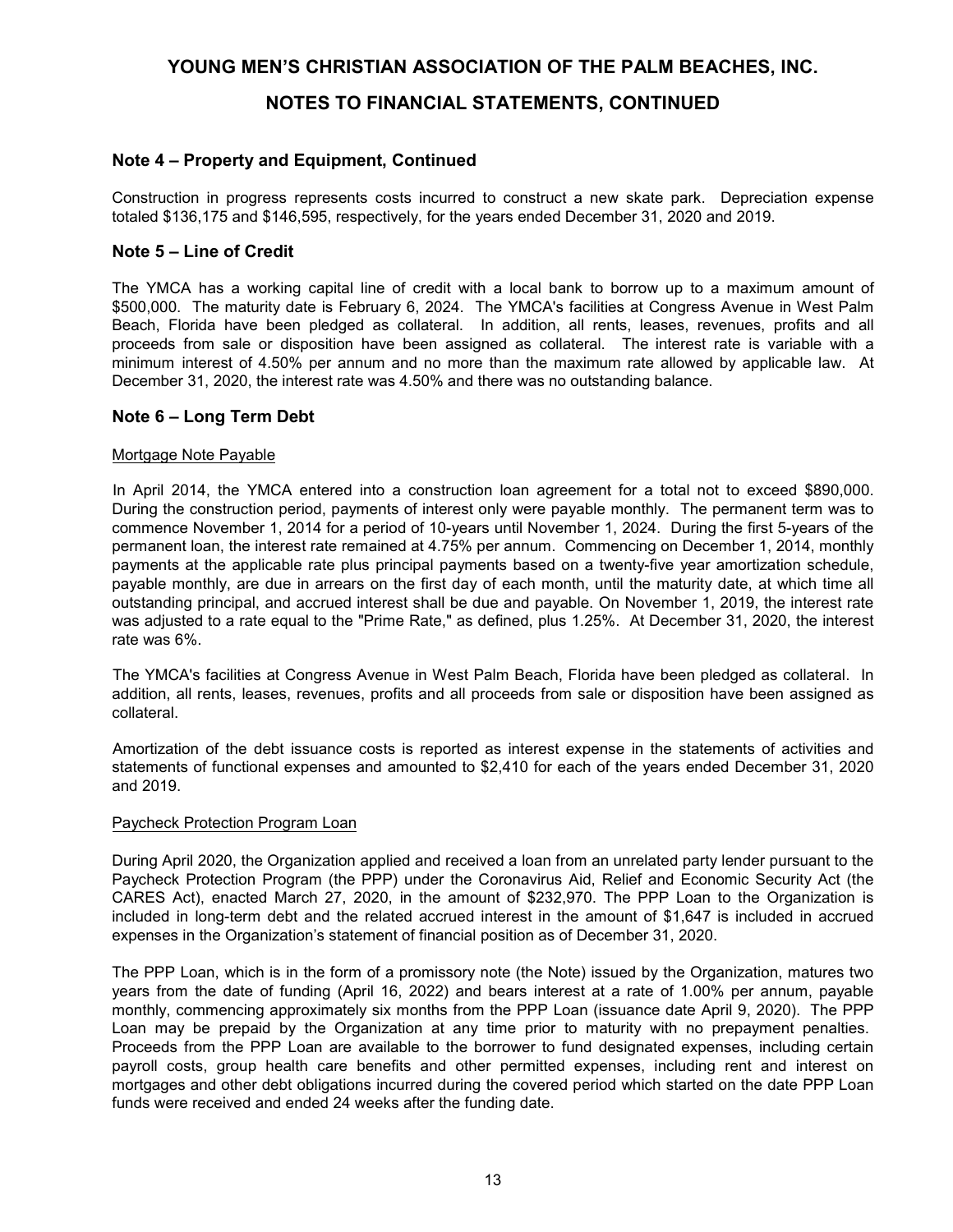# **YOUNG MEN'S CHRISTIAN ASSOCIATION OF THE PALM BEACHES, INC. NOTES TO FINANCIAL STATEMENTS, CONTINUED**

# **Note 6 – Long Term Debt, Continued**

### Paycheck Protection Program Loan, continued

The outstanding balance of long term debt at December 31, was as follows:

|                                       | 2020         | 2019         |
|---------------------------------------|--------------|--------------|
| Mortgage note payable                 | 748,961<br>S | 769.181<br>S |
| Paycheck Protection Program Loan      | 232,970      |              |
| Less: Unamortized debt issuance costs | (9,237)      | (11,646      |
| Total long term debt, net             | 972.694      | 757.535      |
| Less: Current maturity                | (21,508)     | (20,117)     |
| Long-term portion                     | 951.186      | 737.418      |

The scheduled principal payments (excluding the PPP loan) due in each of the five years subsequent to December 31, 2020 are as follows:

| Year Ending December 31, |   | Amount  |
|--------------------------|---|---------|
| 2021                     | S | 21,508  |
| 2022                     |   | 22,854  |
| 2023                     |   | 24,283  |
| 2024                     |   | 680,316 |
| Total                    |   | 748.961 |

Subsequent to December 31, 2020, the Organization applied for and received full forgiveness of the PPP loan in the amount of \$232,970 plus accrued interest in the amount of \$2,215.

### **Note 7 – Net Assets with Donor Restrictions**

Net assets with donor restrictions consist of the following as of December 31, 2020 and 2019:

|                                                                 | 2020                  | 2019               |
|-----------------------------------------------------------------|-----------------------|--------------------|
| Specific purpose:                                               |                       |                    |
| Capital campaign and improvements<br>Programs in future periods | \$1,156,150<br>81.487 | 806,150<br>193.917 |
| Total                                                           | 1.237.637             | 1.000.067          |

### **Note 8 – Net Assets Released from Restrictions**

Net assets are released from donor restrictions by incurring costs or expenses satisfying the restricted purposes or by the occurrence of events as specified by the donors. Net assets were released from restrictions for the years ended December 31, 2020 and 2019 for the following purpose:

|                                       | 2020    | 2019       |
|---------------------------------------|---------|------------|
| Satisfaction of purpose restrictions: |         |            |
| Programs                              | 387.097 | \$ 275.527 |